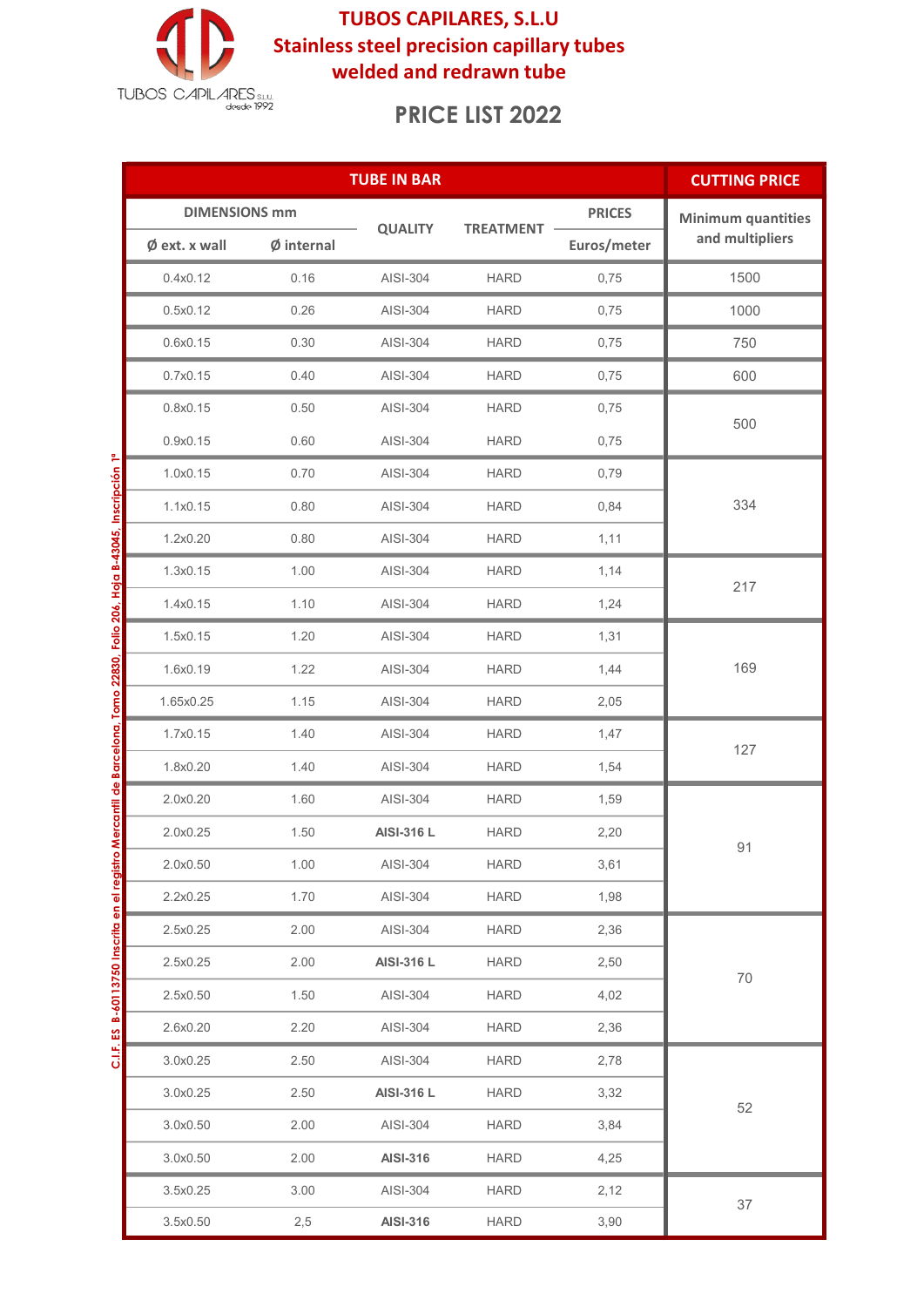|                         |              | <b>TUBE IN BAR</b> |                  |               | ı<br><b>CUTTING PRICE</b> |
|-------------------------|--------------|--------------------|------------------|---------------|---------------------------|
| <b>DIMENSIONS mm</b>    |              |                    |                  | <b>PRICES</b> | <b>Minimum quantities</b> |
| $\emptyset$ ext. x wall | $Ø$ internal | <b>QUALITY</b>     | <b>TREATMENT</b> | Euros/meter   | and multipliers           |
| 4.0x0.25                | 3.50         | AISI-304           | <b>HARD</b>      | 2,81          | 30                        |
| 4.0x0.3                 | 3.40         | AISI-304           | ANNEALED         | 2,73          |                           |
| 4.0x0.3                 | 3.40         | <b>AISI-316</b>    | ANNEALED         | 3,81          |                           |
| 4.0x0.50                | 3.00         | AISI-304           | <b>HARD</b>      | 2,75          |                           |
| 4.0x0.50                | 3.00         | <b>AISI-316</b>    | <b>HARD</b>      | 3,38          |                           |
| 4.0x1.00                | 2.00         | <b>AISI-316</b>    | <b>HARD</b>      | 8,69          |                           |
| 4.25x0.25               | 3.75         | AISI-304           | <b>HARD</b>      | 3,13          |                           |
| 4.5x0.25                | 4.00         | AISI-304           | <b>HARD</b>      | 4,11          |                           |
| 4.7x0.25                | 4.20         | AISI-304           | <b>HARD</b>      | 4,02          | 19                        |
| 5.0x0.25                | 4.50         | AISI-304           | <b>HARD</b>      | 4,11          |                           |
| 5.0x0.30                | 4.40         | AISI-304           | <b>HARD</b>      | 4,18          |                           |
| 5.0X0.50                | 4.00         | <b>AISI-316</b>    | <b>HARD</b>      | 4,31          |                           |
| 5.0x1.00                | 3.00         | <b>AISI-316</b>    | <b>HARD</b>      | 8,09          |                           |
| 6.0x0.25                | 5.50         | AISI-304           | <b>HARD</b>      | 2,71          | 12                        |
| 6.0x0.50                | 5.00         | <b>AISI-316</b>    | <b>HARD</b>      | 3,67          |                           |
| 7.0x0.25                | 6.50         | AISI-304           | <b>HARD</b>      | 2,48          | $\overline{7}$            |
| 7.0x0.50                | 6.00         | <b>AISI-316</b>    | <b>HARD</b>      | 4,62          |                           |
| 8.0x0.25                | 7.50         | AISI-304           | <b>HARD</b>      | 2,84          |                           |
| 8.0x0.50                | 7.00         | AISI-304           | <b>HARD</b>      | 4,88          |                           |
| 9.0x0.30                | 8.50         | AISI-304           | <b>HARD</b>      | 4,62          | 4                         |
| 9.0x0.50                | 8.00         | AISI-304           | <b>HARD</b>      | 5,79          |                           |

| <b>DIMENSIONS mm</b>   | <b>DIMENSIONS</b><br>mm | <b>QUALITY</b>  | <b>TREATMENT</b> | <b>PRICES</b> | Rolls of: 25,50 and<br>100 metres. |
|------------------------|-------------------------|-----------------|------------------|---------------|------------------------------------|
| $\emptyset$ ext. x wal | Ø internal              |                 |                  | Euros/meter   |                                    |
| $3.17 \times 0.50$     | 2.17                    | <b>AISI-316</b> | ANNEALED         | 3.13          | Other lengths on                   |
| $4.0 \times 0.50$      | 3.00                    | AISI-304        | ANNEALED         | 2,63          | request                            |
| $4.0 \times 0.50$      | 3.00                    | <b>AISI-316</b> | ANNEAI FD        | 3,20          |                                    |

### CARACTERÍSTICAS TUBO CUT SPECIFICATIONS

Min. cut tolerances ± 0.10 mm (ask for price)

Tolerances: external  $\pm$  1% thickness  $\pm$  6% Stainless steel welded and redrawn tube. Internal and external calibration. Bright finish. Standard cut tolerances ± 0.2 mm

Length of the tube in bars: 2 mts.

Quality certificate

Permanent stock

More sizes availables on request Orders over 100 mts, please ask for prices

Burr-free cut Grease-free pieces Material not included

Special sizes available on request

CONDITIONS OF SALE

Minimum order 50 €